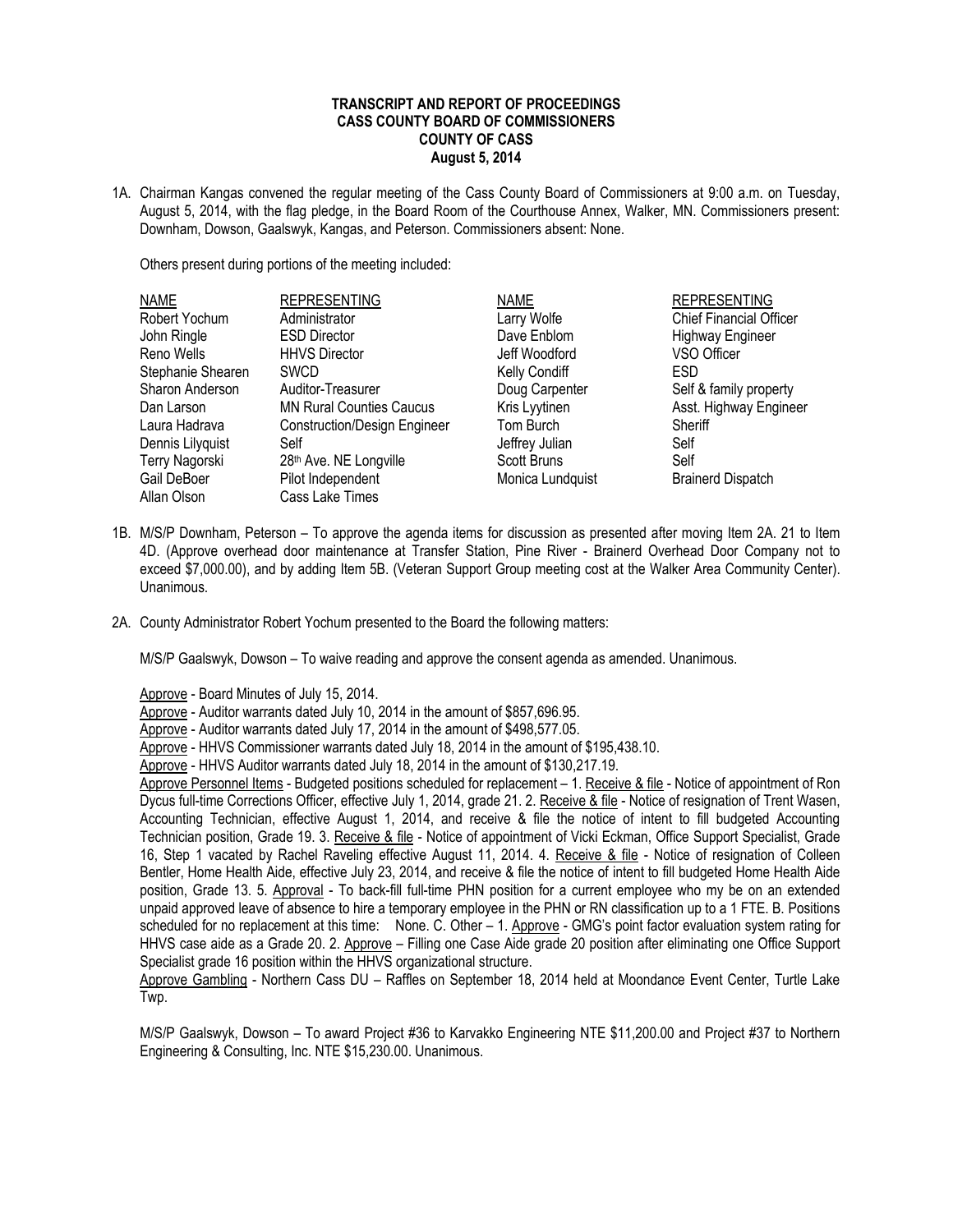| Bidder                                  | Project #36- Homebrook | Project #37 - Trelips S |
|-----------------------------------------|------------------------|-------------------------|
| Karvakko Engineering                    | \$11,200.00            | \$16,200.00             |
| Northern Engineering & Consulting, Inc. | \$13,390.00            | \$15,230.00             |
| <b>Survey Mapping Solutions</b>         | \$17.460.00            | \$24,460.00             |
| Stonemark Land Surveying, Inc.          | \$18,780.00            | \$21,220.00             |
| Kohout Surveying                        | \$24,900.00            | \$27,800.00             |

Authorize - Payment to Haataja Contracting, Inc. in the amount of \$159,557.67 remodel Walker Highway Shop; RW Electric, Inc.in the amount of \$83.00 remodel Highway Dept. (source of funds from Capital Fund – Garages & Capital Outlay Bldgs.) Receive & file - STS quarterly report total hours of 2,408 and value of hours worked at \$8.00 an hr. totaling \$19,264.00. Establish - Cass County auction on Saturday, September 6, 2014, beginning at 10:00 a.m. Cass County Highway Department, Walker, MN, authorize staff to notify townships and cities in Cass County, and approve Sheriff Tom Burch as auctioneer.

Accept - Donation of \$200.00 from Salem Lutheran Church, Longville for Cass County Veterans Transportation Program. Approve - Submission of grant application for Victim Services in the amount of \$43,000 to the Dept. of Public Safety Office of Justice Programs.

Approve - Reimbursement of HRA per diem and mileage expense in the amount of \$3,850.00 from January 31, 2014 – through July 31, 2014.

M/S/P Gaalswyk, Dowson – To award a quote for sidewalk replacement and east retaining wall repair to Action Contracting in the amount of \$16,945.00. Unanimous.

| Bidder                    | Amount      |
|---------------------------|-------------|
| <b>Action Contracting</b> | \$16,945.00 |
| Danny's Masonry           | \$18,740.00 |

#### Receive & file - Quarterly litigation report.

Approve - Resolution 35-14 grant submission for Operation Enhancement Grant with MNDVA.

Commissioner Gaalswyk offered Resolution No. 35 -14 and moved its adoption, Commissioner Dowson seconded:

BE IT RESOLVED by Cass County that the County enter into the attached Grant Contract with the Minnesota Department of Veterans Affairs (MDVA) to conduct the following Program: County Veterans Service Office Operational Enhancement Grant Program. The grant must be used to provide outreach to the county's veterans; to assist in the reintegration of combat veterans into society; to collaborate with other social service agencies, educational institutions, and other community organizations for the purposes of enhancing services offered to veterans; to reduce homelessness among veterans; and to enhance the operations of the county veterans service office, as specified in Minnesota Laws 2013 Chapter 142 Article 4. This Grant should not be used to supplant or replace other funding.

BE IT FURTHER RESOLVED by the Cass County Board Commissioners that Jeff Woodford, the County Veterans Service Officer, be authorized to execute the attached Grant Contract for the above mentioned Program on behalf of the County.

Resolution No. 35-14 was declared adopted upon the following vote: Ayes: Downham, Dowson, Gaalswyk, Kangas, Peterson. Nays: None.

Receive & file - HHVS Certified Home Health Agency Licensed Class A Minnesota Department of Health audit status.

Approve - Transfer from Unorganized Twp. in the amount of \$53,195.89 for road maintenance & administrative costs from January through July 2014.

Receive & file - HHVS Cash Account Balance Comparison and Child Service Costs through June 2014.

Approve - Request for reciprocal easement from Tim and Lorie Strack in Section 18 of Byron Township.

Receive & file - Leech Lake Band & Cass County Liaison Committee meeting notes.

Receive & file - Meeting notes from the Cass County Planning Retreat on Friday, July 25, 2014.

Receive & file - Nomination of Stagecoach Road (vicinity of Hackensack) to the National Register of Historic Places – MN Historical Society.

Authorize - Repair of Courthouse County logo sign, supporting timbers, and supporting structure (planter box) NTE \$5,000.00.

Approve - Distribution of 2014 State "In Lieu" Payment of \$1,296,408.08 and "Wild Management Lands" distribution of \$146,611.50.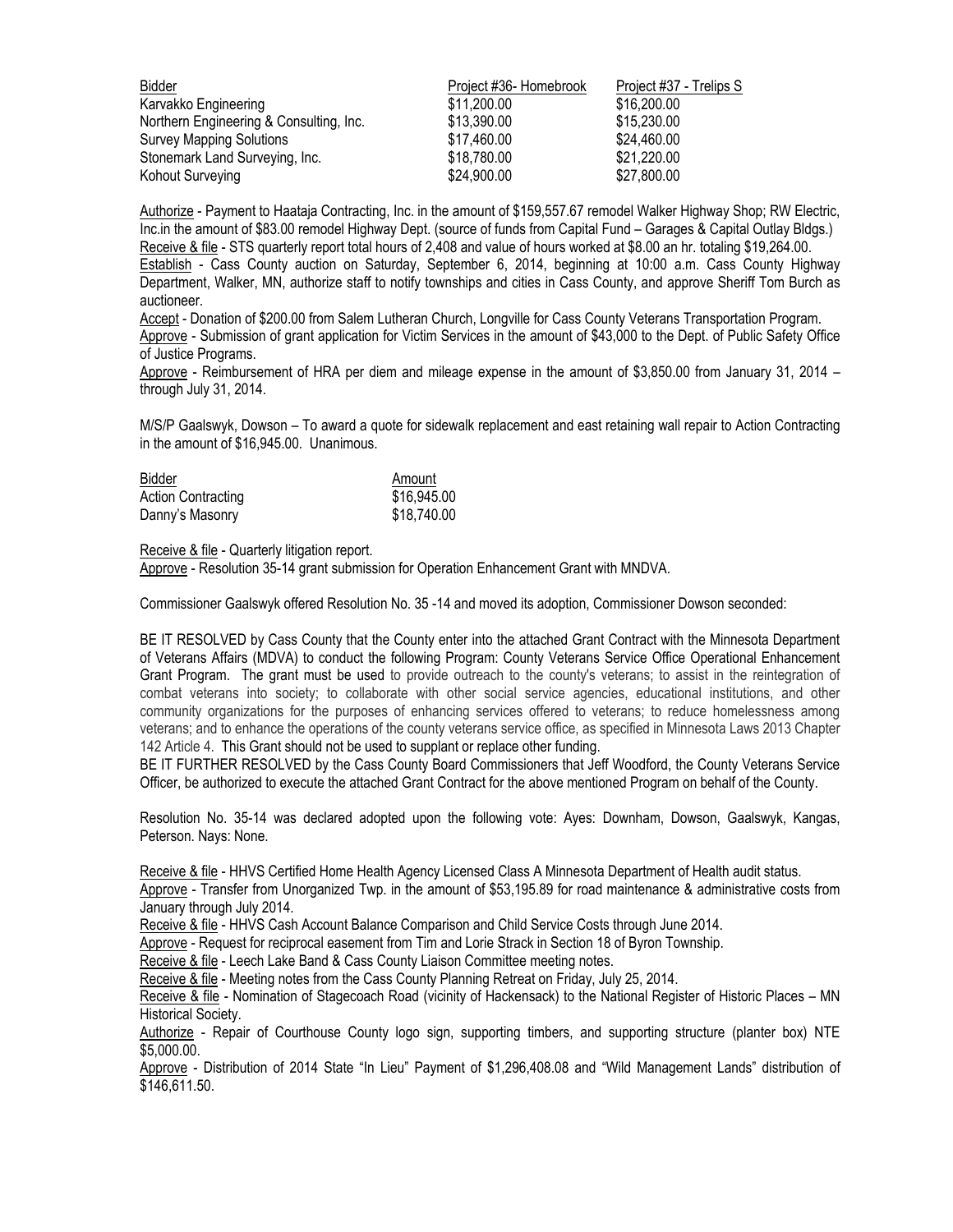2B. County Administrator Robert Yochum reported on septage land disposal complaints at 128th Avenue NE in Trelipe Township (owned by Rusty Lilyquist). Mr. Yochum summarized related information including general background, a meeting of the Trelipe Township Board July 9, 2014, attorney-client comments to the Board from the County Attorney's Office, petitions requesting an interim land use ordinance to establish a moratorium on certain septage disposal practices, and the present ordinance amendment Board policy.

Adjacent land owners Jeffrey Julian, and Dennis Lilyquist expressed their objections to septage land disposal at 128<sup>th</sup> Avenue NE in Trelipe Township. Administrator Yochum and Commissioner Peterson offered to host a meeting of related parties to attempt to document conflicting facts. With respect to the ordinance petition, County Attorney Strandlie suggested that the Board follow the rules of business adopted January 7, 2014 (Rule No. 14 – Ordinances). ESD Director John Ringle commented that there are an estimated forty five septage land disposal sites in Cass County.

M/S/P Dowson, Peterson – In accordance with adopted rules of business, to refer the petition requesting an interim land use ordinance to establish a moratorium on certain septage land disposal practices to the Cass County Planning Commission for comment and report back to the Cass County Board. Unanimous.

- 2C. MN Rural Counties Caucus Administrator Dan Larson reported that the MRCC is a growing organization totaling twenty nine counties. The members are rural counties that have organized to promote a balance of urban and rural legislative priorities. No action taken.
- 3A. Auditor-Treasurer Sharon Anderson discussed recent correspondence from the Leech Lake Band of Ojibwe to establish a satellite location in Cass Lake for voter registration and in person absentee balloting at the Tribal Headquarters for the November 2014 state and federal elections.

M/S/P Dowson, Downham - To accept the July 29, 2014 report of the Auditor-Treasurers designation of absentee ballot locations for the 2014 state general election including the addition of the Leech Lake Reservation Tribal Headquarters as a new absentee ballot location for northern Cass County. Unanimous.

3B. Ms. Anderson requested the Board to adopt a solid waste fee policy for the upcoming tax collection year of 2015. The policies are intended to reflect current practice or minor clarifications without substantial impact to fees collected.

Commissioner Gaalswyk offered Resolution No. 36 -14 and moved its adoption, Commissioner Downham seconded:

# Refuse Management Fee Policy

Whereas, the collection of a solid waste fee began in 1990 to fund waste disposal and recycling programs in Cass County, and

Whereas, updates and clarifications to fee collection practices have resulted in improved written policies to better insure uniform application of the fee to improved properties in Cass County.

Be it resolved that the fee collection policies and schedule details explained herein are formally adopted for tax collection year 2015, as follows:

- 1. The name of the fee will be changed to "Refuse Management Fee" to better portray a broader, more accurate general description of what the fee is used for.
- 2. Application of the fee will be based on property classification and building value as determined by the county assessor for the respective tax year. Habitability or interim, intermittent use will not be considered.
- 3. Taxpayer appeals may be submitted to and will be considered by the Cass County Solid Waste Officer only in cases of clerical error in the administration of these policies after review by the Auditor-Treasurer. If an appeal is granted and the fee has been paid, abatement will be granted, limited to the current tax year and one tax year prior.
- 4. While the basic fee schedule remains unchanged, the application of the fee will be administered according to the following fee schedule:

# Refuse Management Fee Schedule:

# *Residential & Seasonal Recreation*

The fee is \$66.00 per year based on taxable building value of \$1,000 or greater.

- Dwelling
- Cabin
- Housing / resortominium / hotel units with separate parcel number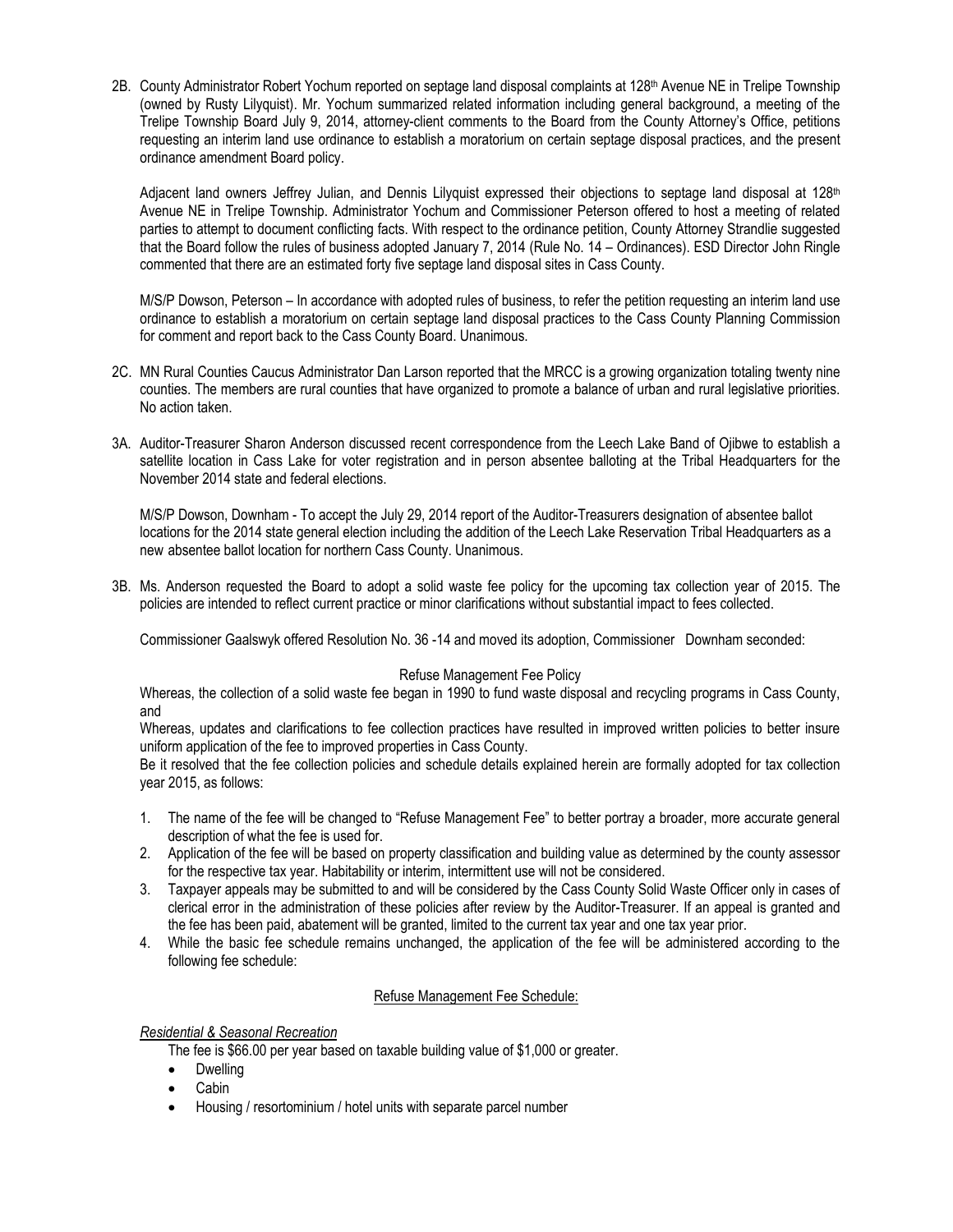- Garage/pole building with living quarters
- Bunkhouse (if not located on parcel adjacent to home/cabin)
- Personal property mobile homes/travel trailers
	- $\circ$  Fee will apply, regardless of current license status, if located outside of a resort setting (may verify by address assignment or land use permit)
	- o In a resort setting, fee will apply if no current license is displayed

#### *Commercial Tier*

The fee is based on taxable building value. Small variations in value will not immediately cause a tier change. Multiple parcels owned by one business entity will be considered together to avoid duplicate fees and will be charged for the tier according to the total combined taxable value of the parcels. Strip mall parcels with separate parcel numbers will be assessed separate fees for each business based on the commercial tier rate schedule.

| Taxable building value | Fee per year |
|------------------------|--------------|
| <b>Under 9.999</b>     | \$66.00      |
| 10,000 to 99,999       | \$150.00     |
| 100,000 to 499,999     | \$300.00     |
| 500,000 & up           | \$500.00     |

#### *Apartment*

The fee is \$12 per apartment unit per year. Apartments include public housing apartments eligible to make annual payment in lieu of taxes.

#### *Non-Commercial Tax Exempt Buildings*

The fee is \$66.00 per year.

- Churches
- City/township halls
- Community/family & senior citizen centers
- Libraries
- Public housing residential single family homes eligible to make annual payment in lieu of taxes
- Group homes
- Other non-commercial tax exempt structures if not collected through contractual agreement

## *Commercial Tax Exempt Buildings*

Commercial tier rates apply based on exempt value if not collected through contractual agreement.

#### *School Districts, Nursing Homes*

The fee is \$500.00 per year.

#### *Youth Camp*

The fee is based on tax exempt value.

| Taxable building value | Fee per year |
|------------------------|--------------|
| Under 500.000          | \$150.00     |
| 500,000 & up           | \$300.00     |

Resolution No. 36-14 was adopted by majority vote: Ayes: Downham, Dowson, Gaalswyk, Kangas, Peterson. Nays: None.

3C. Ms. Anderson presented amendments to the Cass County Personnel Rules & Policies that included: numerous grammatical updates, a new introduction, sexual harassment policy clarifications, changes reflecting the 2014 MN Women's Economic Security Act, update to the veterans preference policy, Family Medical Leave Act legal compliance, data practice considerations in sick leave donation practices, and Cafeteria Plan administrative changes.

M/S/P Dowson, Peterson – To approve amendments to the Cass County Personnel Rules & Policies as presented. Unanimous.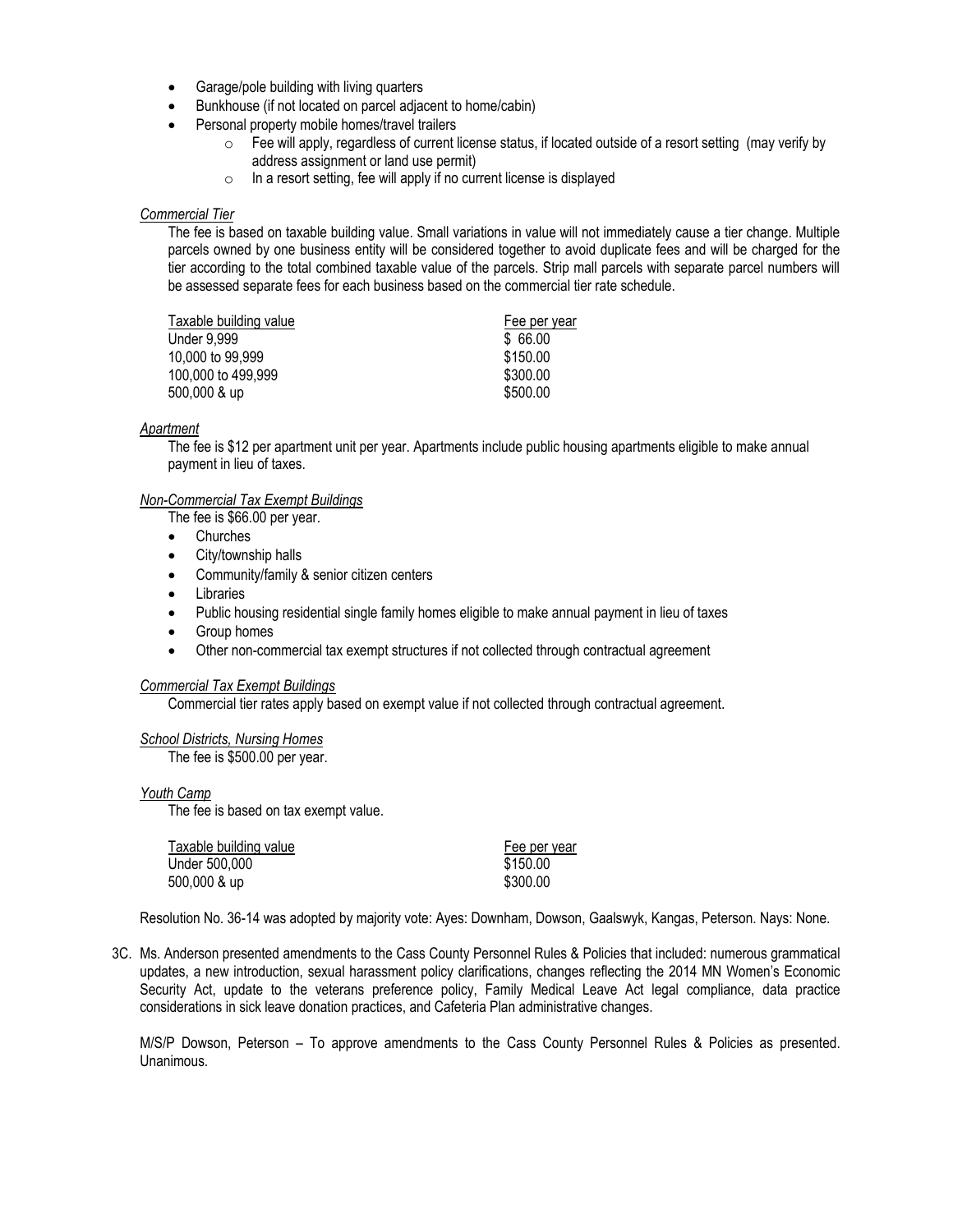- 4A. ESD Director John Ringle presented the 2<sup>nd</sup> quarter ESD planning and zoning activity report for 2014. Mr. Ringle reported the first half revenue on zoning actions was slightly down (\$6,759.44) from last year at \$111,737.82 in this year's first half, versus \$118,497.26 in the first half of 2013. This year's 2<sup>nd</sup> quarter revenue is very comparable to second quarter revenues since 2009, with 509 zoning actions took place in this year's first half versus 528 actions in last year's first half. Mr. Ringle noted that septic permit activity is decidedly down compared to past year trends (100 vs. 300). No action necessary.
- 4B. Mr. Ringle introduced Stephanie Shearan Coordinator of the Cass County AIS Prevention and Management Plan. Ms. Shearan presented a profile of the 230 watercrafts (through June 30, 2014): 186 were entering, 44 were exiting; 49 attempting to enter had AIS risk factors. 1006.5 inspection hours have been logged for a total cost of \$14,493.60. Ms. Sheraan added that the heaviest times for water craft traffic were Fridays, Saturdays, and Sundays from 10 am. to 6pm.

Mr. Ringle presented the SWCD Board and AIS Implementation Committee proposed budget of \$222,000 for July 01, 2014 through December 31, 2014: contract inspections \$27,000, enforcement \$22,500, decontamination \$32,000, education \$20,000, lake association projects \$50,000, contingency including treatment of infestations \$70,500. The source of funds is Aquatic Invasive Species Prevention Aid dedicated by the State of MN for these purposes.

M/S/P Peterson, Downham – To approve the Cass County AIS budget as presented from July 01, through December 31, 2014 totaling \$222,000.00 utilizing State of MN Aquatic Invasive Species Prevention Aid. Unanimous.

Mr. Ringle reported Cass SWCD AIS Management and Prevention Program costs prior to July 01, 2014 have exceeded the March 4, 2014 County Board Conservation Fund #73 challenge match (1:1 up to \$5,000) to Townships, Cities, and the SWCD. Director Ringle requested reimbursement to the SWCD.

M/S/P Gaalswyk, Peterson – To approve utilizing Conservation Fund #73 in the amount of \$5,000.00 to partially reimburse the Cass SWCD for AIS Management and Prevention Program expenses prior to July 01, 2014. Unanimous.

4C. ESD Director John Ringle reported that the Planning Commission has concluded the 1<sup>st</sup> hearing (July 21, 2014) on amendments to Land Use Ordinance and an amendment to the Subdivision Ordinance and forwarded their recommendations on the same per the County Board referral of May 15, 2014. Mr. Ringle requested Board action to establish a public hearing for 2<sup>nd</sup> reading and possible adoption.

M/S/P Peterson, Gaalswyk - To establish a public hearing on Tuesday, August 19, 2014 during the meeting beginning at 6:00 p.m. at the Kego Town Hall (Longville Fire Dept. Bldg.)1350 County 5, Longville, MN for the 2nd reading and possible final adoption of Ordinance #2014-02 amending Cass County Land Use Ordinance #2005-01 and 2 nd reading and possible final adoption of Ordinance #2014-03 amending Subdivision Ordinance #2009-02. Unanimous.

4D. Mr. Ringle reported that the large industrial overhead doors at the transfer station in Pine River are in need of routine maintenance. Brainerd Overhead Door Company had submitted the only quote in the amount of \$7,000.00. Assistant County Engineer Kris Lyytinen commented that the Highway Department and others have successfully used this company in the past.

M/S/P Gaalswyk, Peterson – To accept the quote for overhead door maintenance at the Pine River transfer station from Brainerd Overhead Door Company not to exceed \$7,000.00. Unanimous.

- 5A. Veterans Service Officer Jeff Woodford presented veteran service updates including: 2<sup>nd</sup> quarter 2014 activity report, 2012/13 VA funding levels in Cass County, Cass County enrolled veterans by era, 2013 VA funding levels by area Counties, and contacts by outreach location/method. Mr. Woodford thanked the Board for approval to submit the MN Department of Veterans Affairs grant on this meetings consent agenda by Resolution No. 35-14. No action necessary.
- 5B. Mr. Woodford informed the Board of the formation of a Veteran Support Group program that plans to meet at the Walker Area Community Center the second and fourth Wednesdays of each month beginning August 13, 2014. This new service is provided in cooperation of the Duluth VA Office to provide service to veterans in a group environment. HHVS Director Reno Wells noted that Board policy requires approval of any room rental fees.

M/S/P Peterson, Dowson – To approve payment of room rental expenses not to exceed \$1,000.00 for the use of the Ringle Library Room located at the Walker Area Community Center, Walker, MN for the Veteran Support Group. Unanimous.